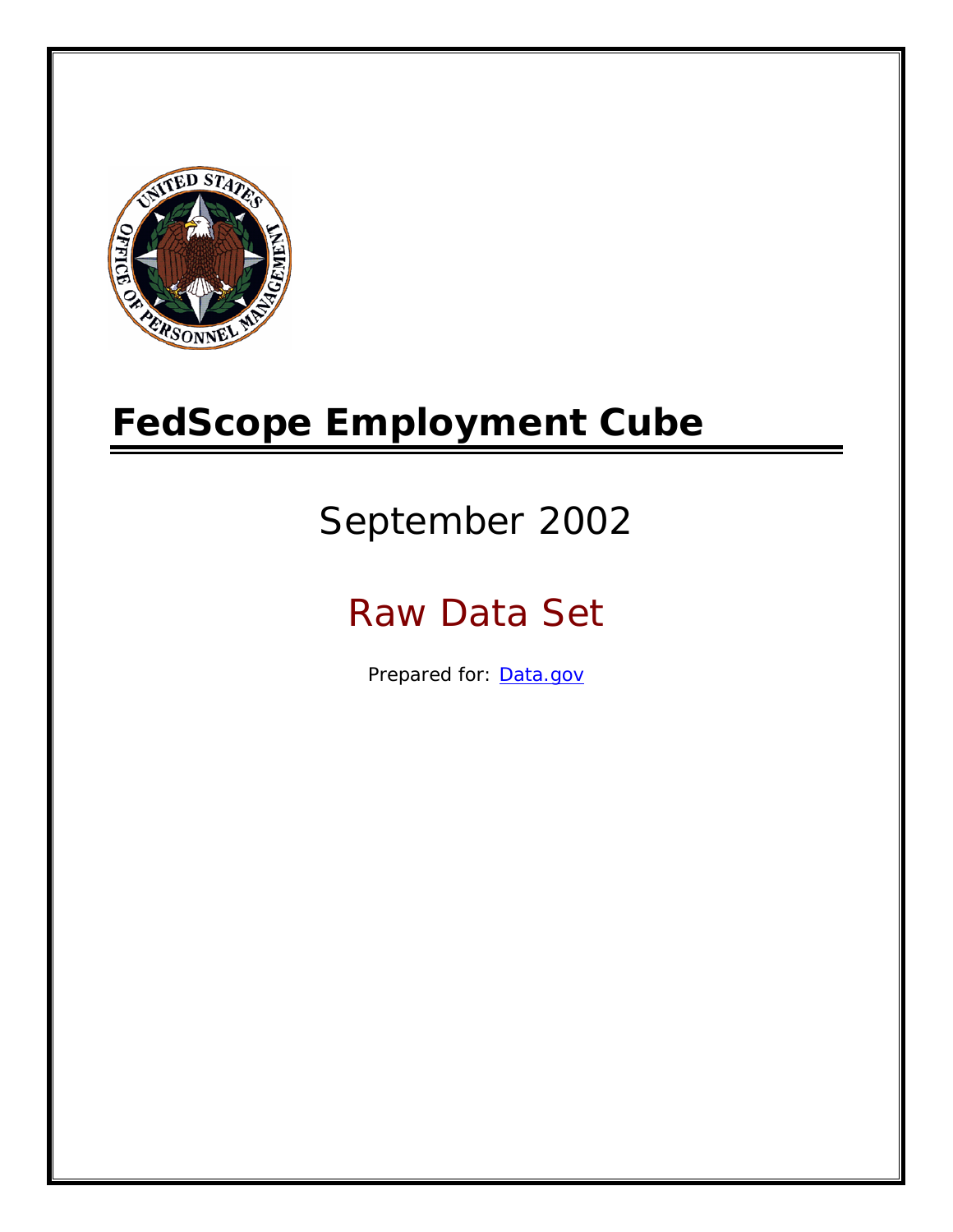

# **Table of Contents**

| $\mathbf{1}$ | <b>OVERVIEW</b>                                | 3              |
|--------------|------------------------------------------------|----------------|
| 1.1          | Purpose                                        | 3              |
| 1.2          | <b>Scope</b>                                   | 3              |
| 2            | <b>RAW DATA SET FILE</b>                       | 3              |
| 2.1          | <b>FACTDATA</b>                                | 3              |
| 3            | <b>DIMENSION TRANSLATIONS FILES</b>            | 5              |
| 3.1          | Agency                                         | 5              |
| 3.2          | Location                                       | 6              |
| 3.3          | Age                                            | 6              |
| 3.4          | <b>Education Level</b>                         | $\overline{7}$ |
| 3.5          | <b>General Schedule &amp; Equivalent Grade</b> | 8              |
| 3.6          | <b>Length of Service</b>                       | 8              |
| 3.7          | Occupation                                     | 9              |
| 3.8          | <b>Occupation Category</b>                     | 9              |
| 3.9          | Pay Plan & Grade                               | 10             |
| 3.10         | <b>Salary Level</b>                            | 10             |
|              | 3.11 STEM Occupations                          | 11             |
|              | 3.12 Supervisory Status                        | 11             |
|              | 3.13 Type of Appointment                       | 12             |
|              | 3.14 Work Schedule                             | 12             |
| 3.15         | <b>Work Status</b>                             | 13             |
|              | 3.16 Date                                      | 13             |
|              | 3.17 Employment                                | 14             |
|              | 3.18 Average Salary                            | 14             |
|              | 3.19 Average Length of Service                 | 14             |
| 4            | <b>DATA DEFINITIONS</b>                        | 15             |
| 4.1          | Agency                                         | 15             |
| 4.2          | Location                                       | 15             |
| 4.3          | Age                                            | 15             |
| 4.4          | <b>Education Level</b>                         | 15             |
| 4.5          | <b>General Schedule &amp; Equivalent Grade</b> | 15             |
| 4.6          | <b>Length of Service</b>                       | 15             |
| 4.7          | Occupation                                     | 15             |
| 4.8          | <b>Occupation Category</b>                     | 15             |
| 4.9          | Pay Plan & Grade                               | 16             |
| 4.10         | <b>Salary Level</b>                            | 16             |
| 4.11         | <b>STEM Occupations</b>                        | 16             |
| 4.12         | <b>Supervisory Status</b>                      | 16             |
| 4.13         | <b>Type of Appointment</b>                     | 16             |
| 4.14         | <b>Work Schedule</b>                           | 16             |

**Source**: FedScope (https://www.fedscope.opm.gov/) 1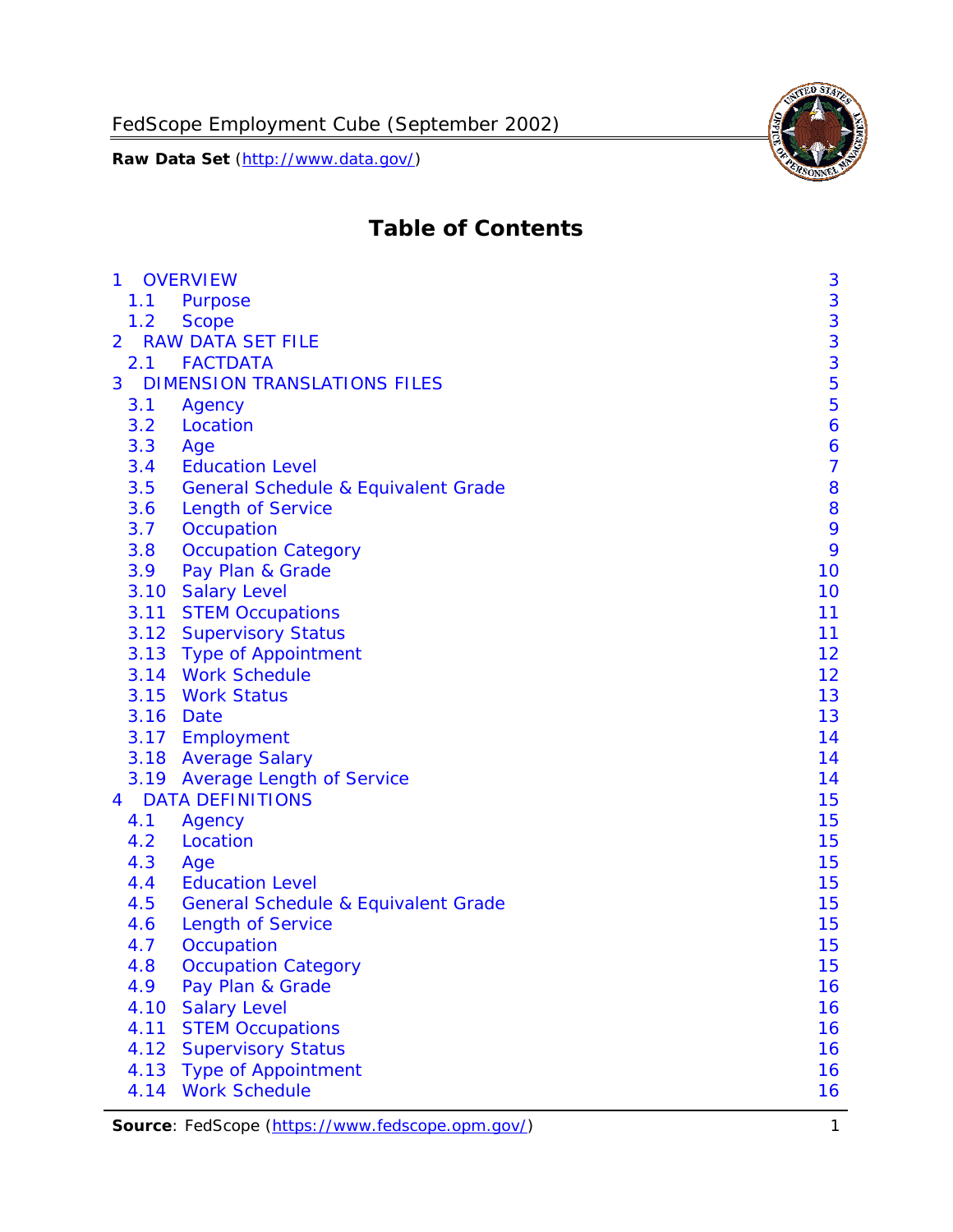FedScope Employment Cube (September 2002)

**Raw Data Set** (http://www.data.gov/)

|               | 4.15 Work Status                                    | 16 |
|---------------|-----------------------------------------------------|----|
|               | 4.16 Date                                           | 16 |
|               | 4.17 Employment                                     | 17 |
|               | 4.18 Average Salary                                 | 17 |
|               | 4.19 Average Length of Service                      | 17 |
|               | 5 APPENDIX                                          | 18 |
| 5.1           | SAS Program to Read Raw Data Sets for Data Analysis | 18 |
| $5.2^{\circ}$ | <b>FedScope General Public Web Site</b>             | 18 |

# **Listing of Tables**

| Table 2.1: FACTDATA.TXT Record Layout   | 4  |
|-----------------------------------------|----|
| Table 3.1: DTagy.txt Record Layout      | 5  |
| Table 3.2: DTloc.txt Record Layout      | 6  |
| Table 3.3: DTagelvl.txt Record Layout   | 6  |
| Table 3.4: DTedlvl.txt Record Layout    | 7  |
| Table 3.5: DTgsegrd.txt Record Layout   | 8  |
| Table 3.6: DTIoslyl.txt Record Layout   | 8  |
| Table 3.7: DTocc.txt Record Layout      | 9  |
| Table 3.8: DTpatco.txt Record Layout    | 9  |
| Table 3.9: DTppgrd.txt Record Layout    | 10 |
| Table 3.10: DTsallvl.txt Record Layout  | 10 |
| Table 3.11: DTstemocc.txt Record Layout | 11 |
| Table 3.12: DTsuper.txt Record Layout   | 11 |
| Table 3.13: DTtoa.txt Record Layout     | 12 |
| Table 3.14: DTwrksch.txt Record Layout  | 12 |
| Table 3.15: DTwkstat.txt Record Layout  | 13 |
| Table 3.16: DTdate.txt Record Layout    | 13 |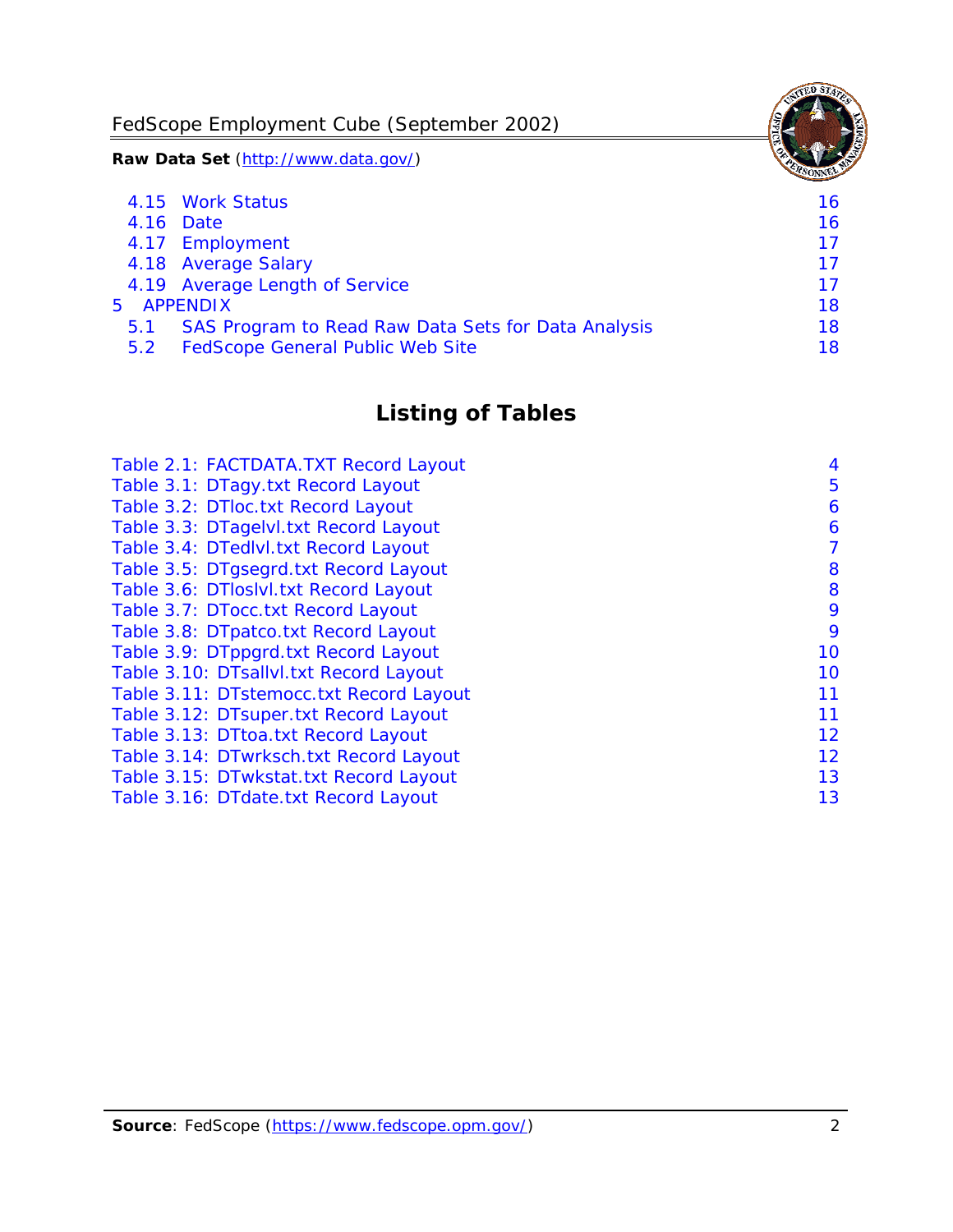<span id="page-3-0"></span>

### *1.1 Purpose*

<span id="page-3-1"></span>The purpose of this raw data set is to increase public access to high value, machine readable datasets generated by the U.S. Office of Personnel Management. The FedScope Employment Cube data sets are available via [Data.gov](http://www.data.gov/).

# <span id="page-3-2"></span>*1.2 Scope*

The scope of this raw data set includes data elements used in the creation of the FedScope Employment Cube [\(https://www.fedscope.opm.gov/\)](https://www.fedscope.opm.gov/). **NOTE**: Starting in FY 2010, the OPM Statistical Data Mart (SDM) is the source for all FedScope data. The SDM is processed data from the Enterprise Human Resources Integration (EHRI) data warehouse. Data is processed on a quarterly basis (i.e. March, June, September and December).

# <span id="page-3-3"></span>**2 RAW DATA SET FILE**

# <span id="page-3-4"></span>*2.1 FACTDATA*

This "**delimited**" (comma separated value (**CSV**)) raw data set provides employee population data as of September 2002. Each column value is separated by a "**comma**" from the next column's value and each row starts a new record. Each record contains 20 data elements. The record layout for FACTDATA.TXT is depicted in [Table 2.1](#page-4-1) below:

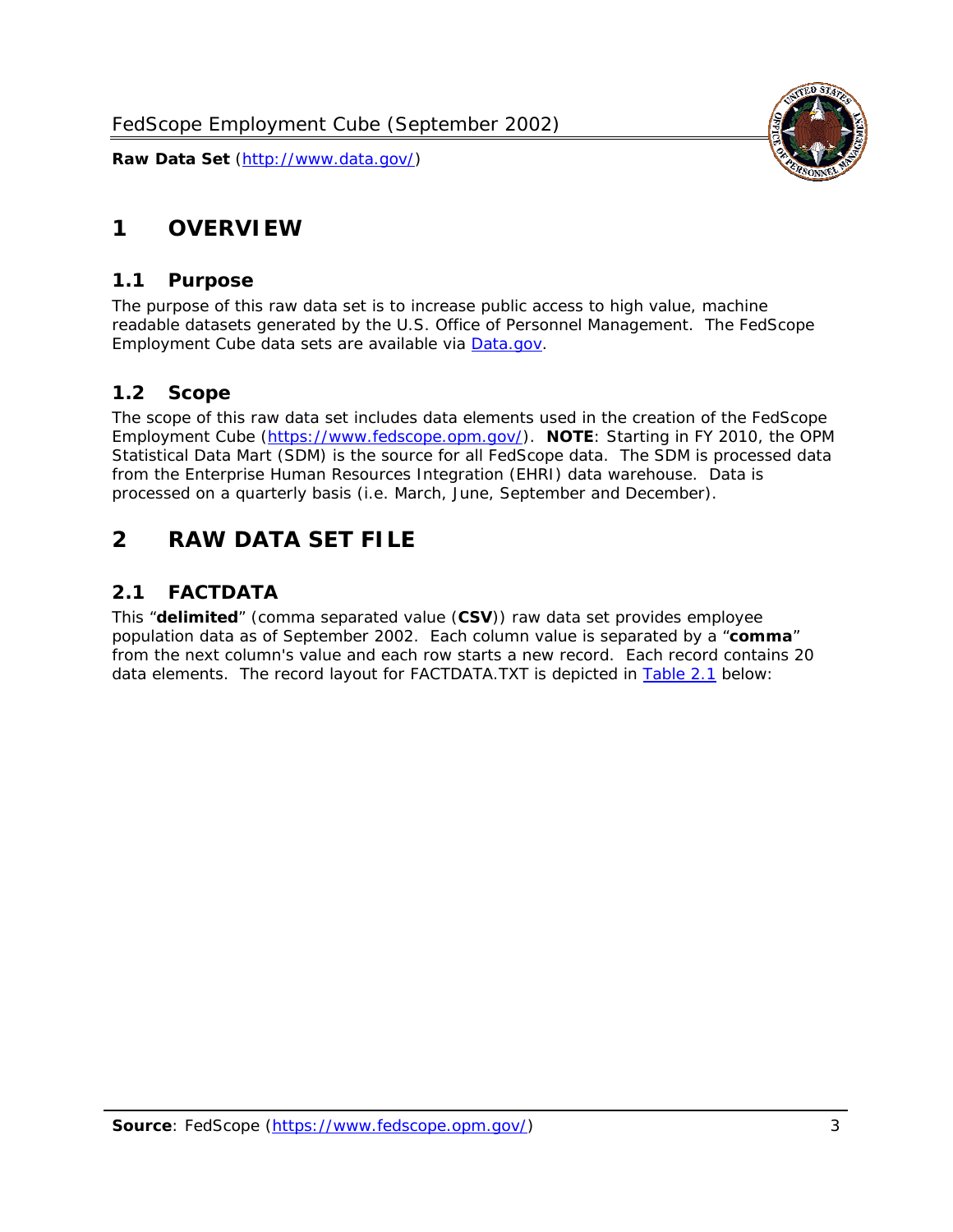<span id="page-4-1"></span><span id="page-4-0"></span>

**NOTE**: If importing this table (data set) into Excel, change the "column data format" for columns 1-17 from "General" to "Text". Columns 18-20 can be imported as "General" data format. In Excel, the "General" data format converts numeric values to numbers. Columns 1-17 are TEXT fields; Columns 18-20 are NUMERIC fields.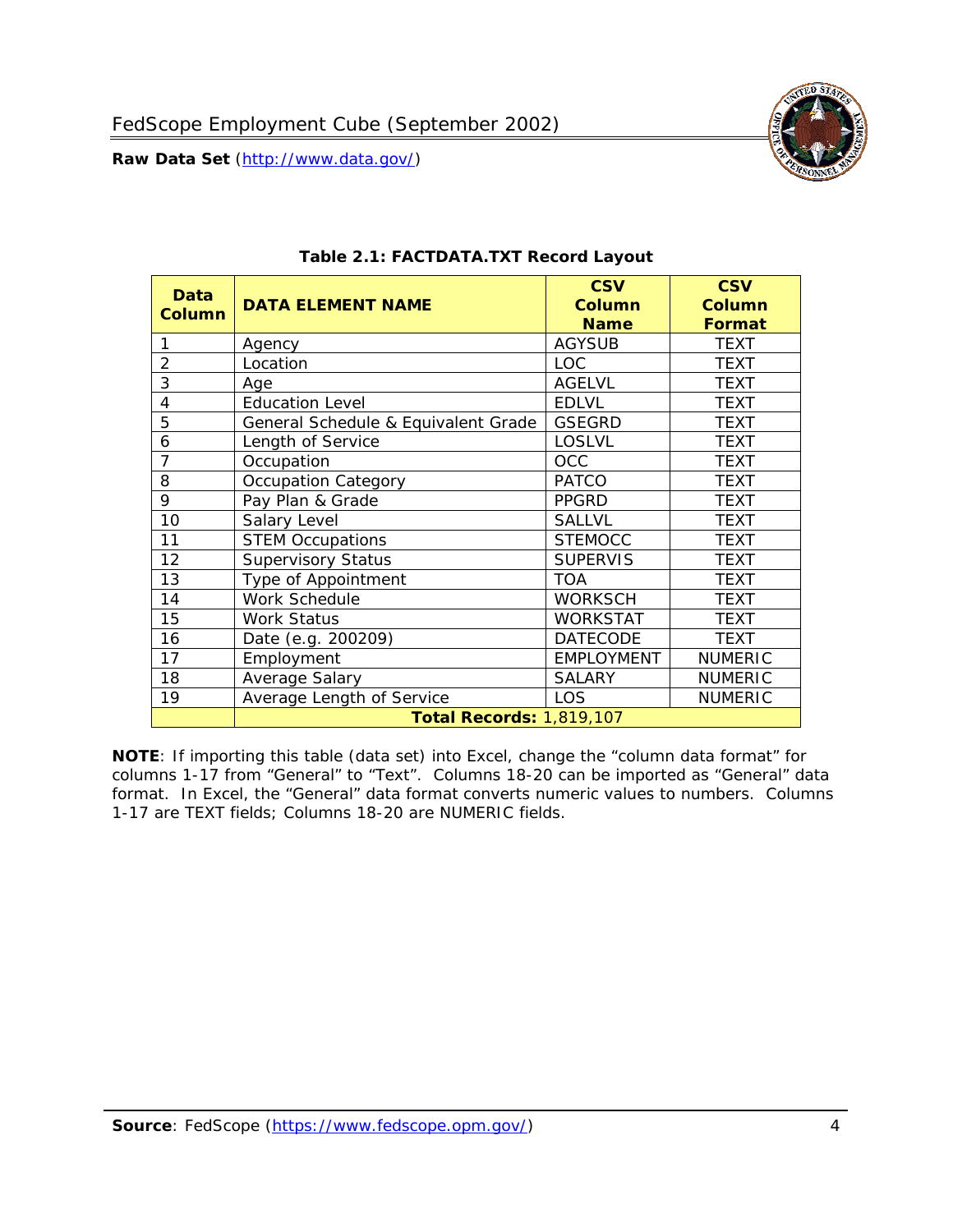

# <span id="page-5-0"></span>**3 DIMENSION TRANSLATIONS FILES**

#### <span id="page-5-1"></span>*3.1 Agency*

<span id="page-5-3"></span><span id="page-5-2"></span>This "**delimited**" (comma separated value (**CSV**)) data file provides translations for the agency data element contained in the employee population data file (FACTDATA.TXT). See [Table 2.1.](#page-4-1) Each column value is separated by a "**comma**" from the next column's value and each row starts a new record. Each record contains 6 data elements. The record layout for DTagy.txt is depicted in **Table 3.1** below:

| Data<br>Column            | <b>DATA ELEMENT NAME</b>       | <b>CSV</b><br>Column<br><b>Name</b> | <b>CSV</b><br>Column<br><b>Format</b> |
|---------------------------|--------------------------------|-------------------------------------|---------------------------------------|
|                           | Agency Type                    | <b>AGYTYP</b>                       | <b>TEXT</b>                           |
|                           | <b>Agency Type Translation</b> | <b>AGYTYPT</b>                      | <b>TEXT</b>                           |
|                           | Agency                         | AGY                                 | <b>TEXT</b>                           |
|                           | <b>Agency Translation</b>      | <b>AGYT</b>                         | <b>TEXT</b>                           |
| .5                        | Agency Sub element             | <b>AGYSUB</b>                       | <b>TEXT</b>                           |
|                           | Agency Sub element Translation | <b>AGYSUBT</b>                      | <b>TEXT</b>                           |
| <b>Total Records: 522</b> |                                |                                     |                                       |

#### **Table 3.1: DTagy.txt Record Layout**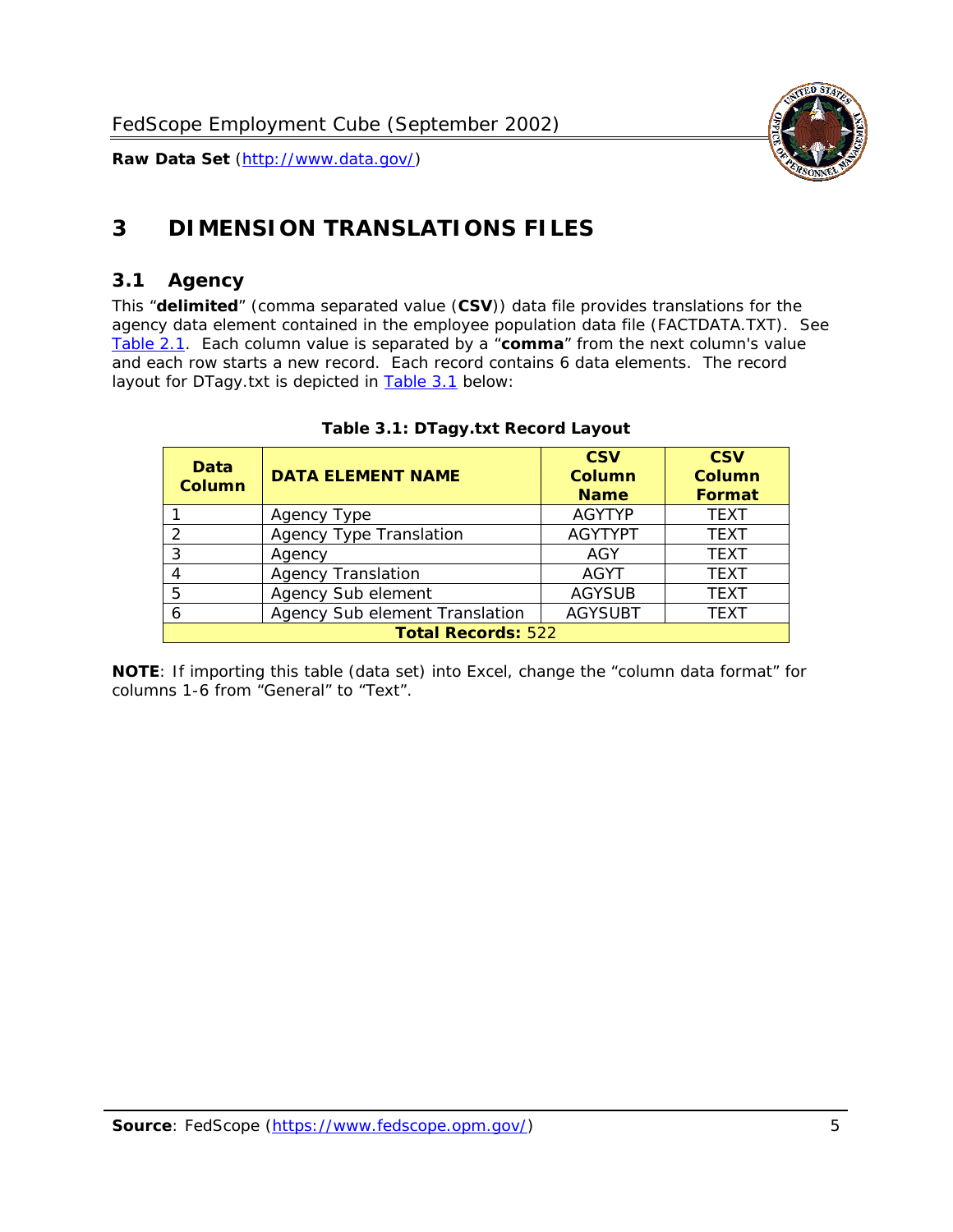

# <span id="page-6-0"></span>*3.2 Location*

<span id="page-6-4"></span><span id="page-6-2"></span>This "**delimited**" (comma separated value (**CSV**)) data file provides translations for the location data element contained in the employee population data file (FACTDATA.TXT). See [Table 2.1.](#page-4-1) Each column value is separated by a "**comma**" from the next column's value and each row starts a new record. Each record contains 4 data elements. The record layout for DTloc.txt is depicted in [Table 3.2](#page-6-4) below:

| Data<br><b>Column</b>     | <b>DATA ELEMENT NAME</b>         | <b>CSV</b><br>Column<br><b>Name</b> | <b>CSV</b><br><b>Column</b><br><b>Format</b> |
|---------------------------|----------------------------------|-------------------------------------|----------------------------------------------|
|                           | Location Type                    | <b>LOCTYP</b>                       | <b>TEXT</b>                                  |
|                           | Location Type Translation        | <b>LOCTYPT</b>                      | <b>TEXT</b>                                  |
| ົ                         | State/Country                    | <b>LOC</b>                          | <b>TFXT</b>                                  |
|                           | <b>State/Country Translation</b> | LOCT                                | <b>TFXT</b>                                  |
| <b>Total Records: 239</b> |                                  |                                     |                                              |

#### **Table 3.2: DTloc.txt Record Layout**

**NOTE**: If importing this table (data set) into Excel, change the "column data format" for columns 1-4 from "General" to "Text".

#### <span id="page-6-1"></span>*3.3 Age*

<span id="page-6-5"></span><span id="page-6-3"></span>This "**delimited**" (comma separated value (**CSV**)) data file provides translations for the age data element contained in the employee population data file (FACTDATA.TXT). See [Table](#page-4-1) [2.1](#page-4-1). Each column value is separated by a "**comma**" from the next column's value and each row starts a new record. Each record contains 2 data elements. The record layout for DTagelvl.txt is depicted in **[Table 3.3](#page-6-5)** below:

| Data<br>Column           | <b>DATA ELEMENT NAME</b> | <b>CSV</b><br>Column<br><b>Name</b> | <b>CSV</b><br>Column<br><b>Format</b> |
|--------------------------|--------------------------|-------------------------------------|---------------------------------------|
|                          | Aae                      | AGFI VI                             | TFXT                                  |
|                          | Age Translation          | AGFI VI T                           | TFXT                                  |
| <b>Total Records: 12</b> |                          |                                     |                                       |

#### **Table 3.3: DTagelvl.txt Record Layout**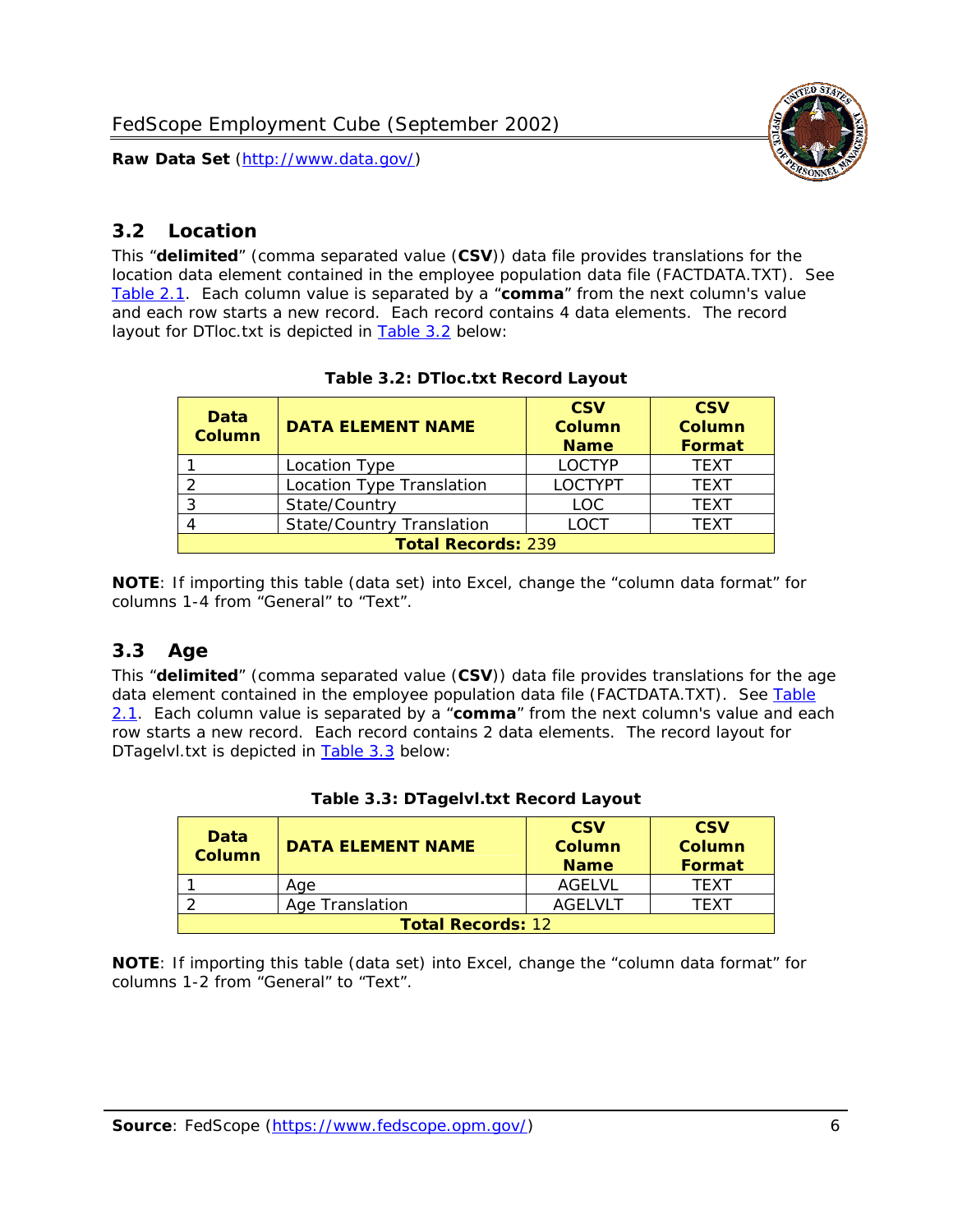

# <span id="page-7-0"></span>*3.4 Education Level*

<span id="page-7-2"></span><span id="page-7-1"></span>This "**delimited**" (comma separated value (**CSV**)) data file provides translations for the education level data element contained in the employee population data file (FACTDATA.TXT). See [Table 2.1](#page-4-1). Each column value is separated by a "**comma**" from the next column's value and each row starts a new record. Each record contains 4 data elements. The record layout for DTedlvl.txt is depicted in [Table 3.4](#page-7-2) below:

| Data<br><b>Column</b>    | <b>DATA ELEMENT NAME</b>           | <b>CSV</b><br><b>Column</b><br><b>Name</b> | <b>CSV</b><br><b>Column</b><br>Format |
|--------------------------|------------------------------------|--------------------------------------------|---------------------------------------|
|                          | <b>Education Level Type</b>        | <b>EDLVLTYP</b>                            | <b>TEXT</b>                           |
|                          | Education Level Type Translation   | <b>EDLVLTYPT</b>                           | <b>TEXT</b>                           |
| ົ                        | <b>Education Level</b>             | <b>EDLVL</b>                               | <b>TEXT</b>                           |
|                          | <b>Education Level Translation</b> | <b>FDIVIT</b>                              | <b>TEXT</b>                           |
| <b>Total Records: 24</b> |                                    |                                            |                                       |

#### **Table 3.4: DTedlvl.txt Record Layout**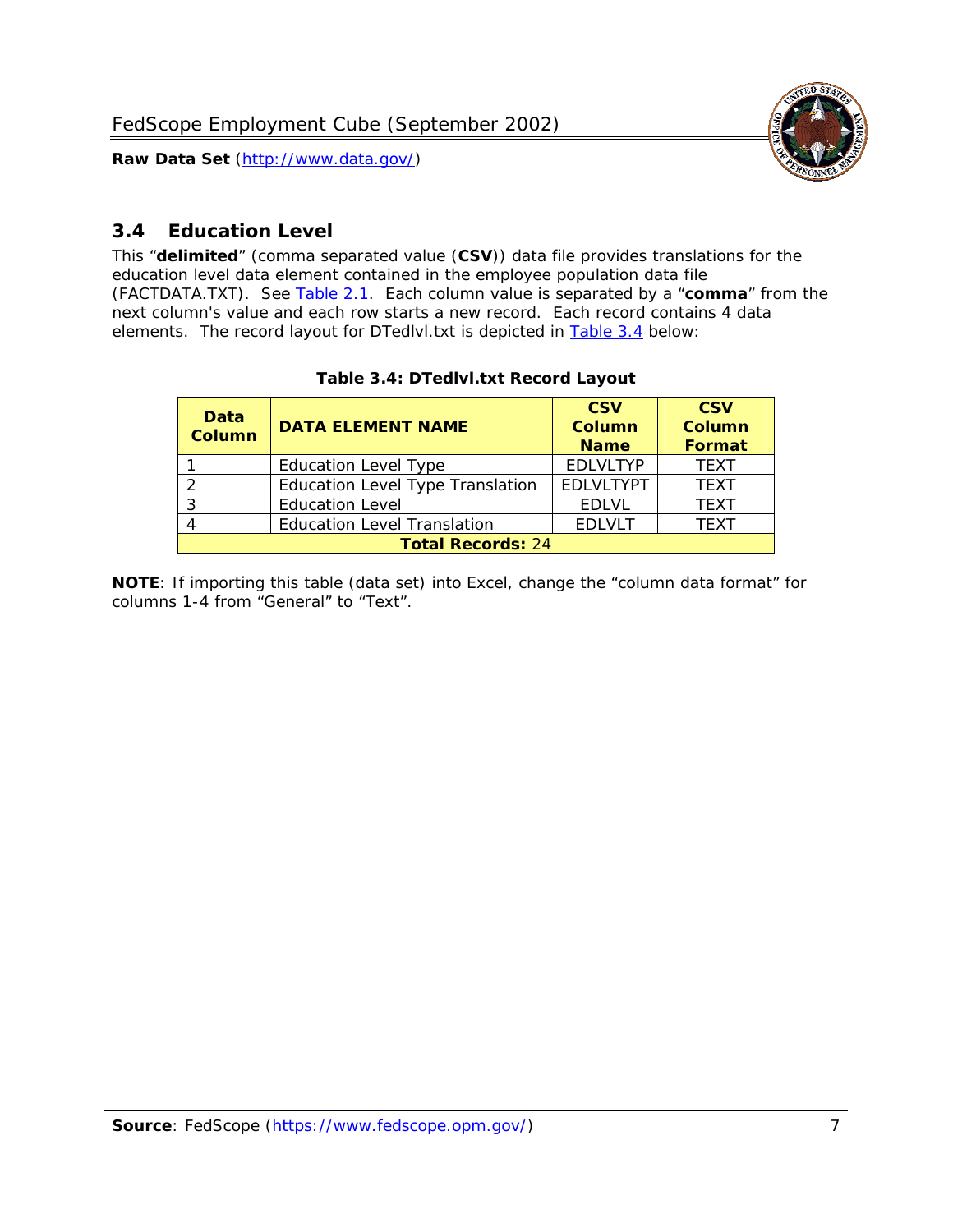

<span id="page-8-0"></span>

This "**delimited**" (comma separated value (**CSV**)) data file provides translations for the general schedule & equivalent grade data element contained in the employee population data file (FACTDATA.TXT). See [Table 2.1](#page-4-1). Each column value is separated by a "**comma**" from the next column's value and each row starts a new record. Each record contains 1 data element. The record layout for DTgsegrd.txt is depicted in [Table 3.5](#page-8-4) below:

#### **Table 3.5: DTgsegrd.txt Record Layout**

<span id="page-8-4"></span><span id="page-8-2"></span>

| Data<br>Column           | <b>DATA ELEMENT NAME</b>            | <b>CSV</b><br>Column<br><b>Name</b> | <b>CSV</b><br>Column<br>Format |
|--------------------------|-------------------------------------|-------------------------------------|--------------------------------|
|                          | General Schedule & Equivalent Grade | GSFGRD                              | <b>TFXT</b>                    |
| <b>Total Records: 17</b> |                                     |                                     |                                |

**NOTE**: If importing this table (data set) into Excel, change the "column data format" for column 1-from "General" to "Text".

#### <span id="page-8-1"></span>*3.6 Length of Service*

<span id="page-8-5"></span><span id="page-8-3"></span>This "**delimited**" (comma separated value (**CSV**)) data file provides translations for the length of service data element contained in the employee population data file (FACTDATA.TXT). See [Table 2.1](#page-4-1). Each column value is separated by a "**comma**" from the next column's value and each row starts a new record. Each record contains 2 data elements. The record layout for DTloslvl.txt is depicted in [Table 3.6](#page-8-5) below:

| Data<br><b>Column</b>    | <b>DATA ELEMENT NAME</b>      | <b>CSV</b><br><b>Column</b><br><b>Name</b> | <b>CSV</b><br>Column<br>Format |
|--------------------------|-------------------------------|--------------------------------------------|--------------------------------|
|                          | Length of Service             | LOSLVL                                     | TFXT                           |
|                          | Length of Service Translation | LOSI VLT                                   | TFXT                           |
| <b>Total Records: 11</b> |                               |                                            |                                |

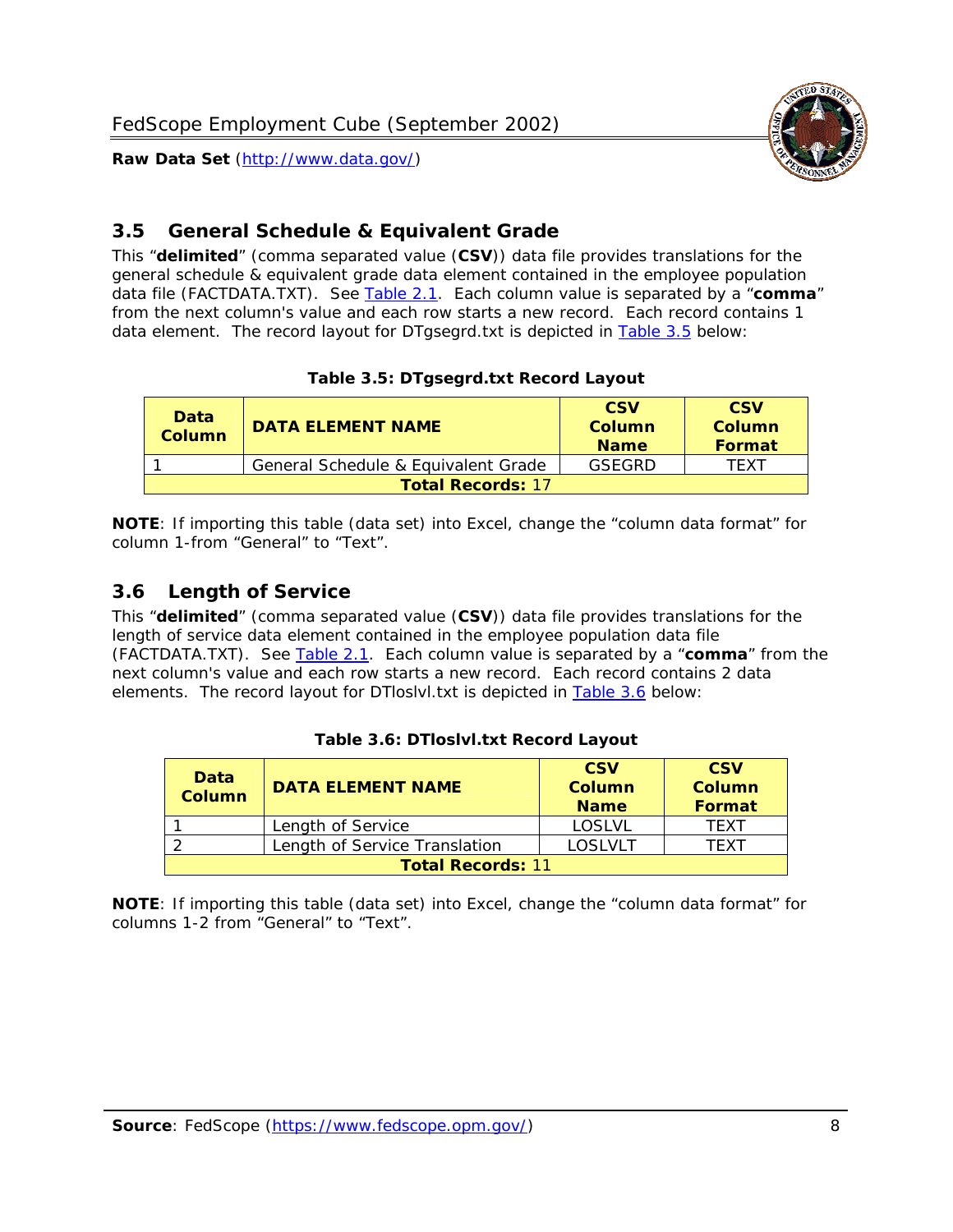

### <span id="page-9-0"></span>*3.7 Occupation*

<span id="page-9-4"></span>This "**delimited**" (comma separated value (**CSV**)) data file provides translations for the occupation data element contained in the employee population data file (FACTDATA.TXT). See [Table 2.1](#page-4-1). Each column value is separated by a "**comma**" from the next column's value and each row starts a new record. Each record contains 6 data elements. The record layout for DTocc.txt is depicted in [Table 3.7](#page-9-4) below:

<span id="page-9-2"></span>

| Data<br><b>Column</b>     | <b>DATA ELEMENT NAME</b>             | <b>CSV</b><br>Column<br><b>Name</b> | <b>CSV</b><br>Column<br><b>Format</b> |
|---------------------------|--------------------------------------|-------------------------------------|---------------------------------------|
|                           | Occupation Type                      | <b>OCCTYP</b>                       | <b>TEXT</b>                           |
|                           | Occupation Type Translation          | <b>OCCTYPT</b>                      | <b>TEXT</b>                           |
| 2                         | <b>Occupation Family</b>             | <b>OCCFAM</b>                       | <b>TEXT</b>                           |
|                           | <b>Occupation Family Translation</b> | <b>OCCFAMT</b>                      | <b>TEXT</b>                           |
| 5                         | Occupation                           | <b>OCC</b>                          | <b>TEXT</b>                           |
|                           | <b>Occupation Translation</b>        | <b>OCCT</b>                         | <b>TEXT</b>                           |
| <b>Total Records: 790</b> |                                      |                                     |                                       |

#### **Table 3.7: DTocc.txt Record Layout**

**NOTE**: If importing this table (data set) into Excel, change the "column data format" for columns 1-6 from "General" to "Text".

#### <span id="page-9-1"></span>*3.8 Occupation Category*

<span id="page-9-5"></span>This "**delimited**" (comma separated value (**CSV**)) data file provides translations for the occupation category data element contained in the employee population data file (FACTDATA.TXT). See [Table 2.1](#page-4-1). Each column value is separated by a "**comma**" from the next column's value and each row starts a new record. Each record contains 2 data elements. The record layout for DTpatco.txt is depicted in [Table 3.8](#page-9-5) below:

<span id="page-9-3"></span>

| Data<br><b>Column</b>   | <b>DATA ELEMENT NAME</b>        | <b>CSV</b><br>Column<br><b>Name</b> | <b>CSV</b><br>Column<br>Format |
|-------------------------|---------------------------------|-------------------------------------|--------------------------------|
|                         | <b>Occupation Category</b>      | <b>PATCO</b>                        | <b>TFXT</b>                    |
|                         | Occupation Category Translation | <b>PATCOT</b>                       | TFXT                           |
| <b>Total Records: 7</b> |                                 |                                     |                                |

|  |  | Table 3.8: DTpatco.txt Record Layout |  |  |
|--|--|--------------------------------------|--|--|
|--|--|--------------------------------------|--|--|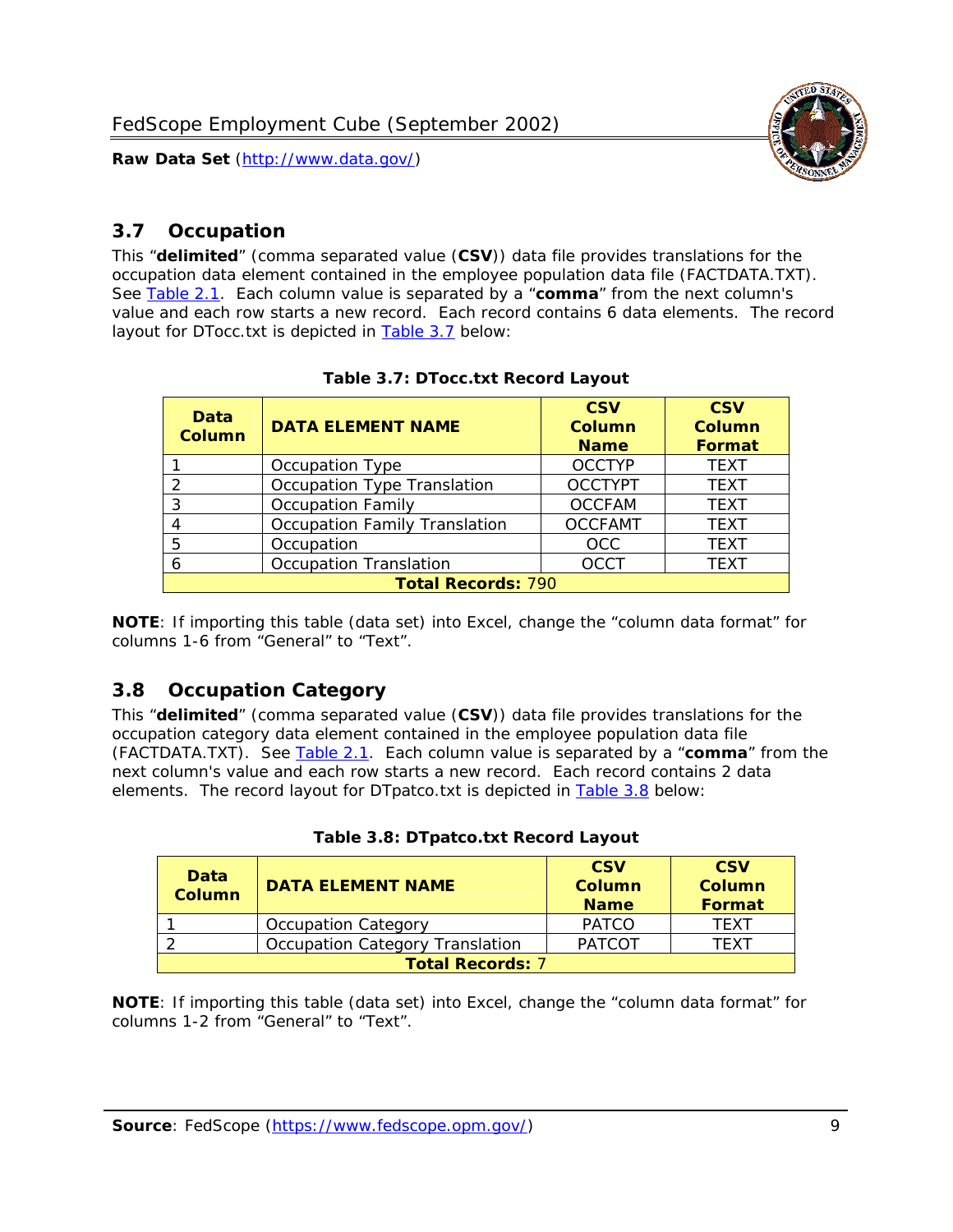

# <span id="page-10-0"></span>*3.9 Pay Plan & Grade*

<span id="page-10-4"></span>This "**delimited**" (comma separated value (**CSV**)) data file provides translations for the pay plan & grade data element contained in the employee population data file (FACTDATA.TXT). See [Table 2.1](#page-4-1). Each column value is separated by a "**comma**" from the next column's value and each row starts a new record. Each record contains 7 data elements. The record layout for DTppgrd.txt is depicted in **Table 3.9** below:

<span id="page-10-2"></span>

| Data<br><b>Column</b> | <b>DATA ELEMENT NAME</b>    | <b>CSV</b><br>Column<br><b>Name</b> | <b>CSV</b><br>Column<br><b>Format</b> |
|-----------------------|-----------------------------|-------------------------------------|---------------------------------------|
|                       | Pay Plan Type               | <b>PPTYP</b>                        | <b>TEXT</b>                           |
| $\mathcal{P}$         | Pay Plan Type Translation   | <b>PPTYPT</b>                       | <b>TEXT</b>                           |
| 3                     | Pay Plan Group              | <b>PPGROUP</b>                      | <b>TEXT</b>                           |
|                       | Pay Plan Group Translation  | <b>PPGROUPT</b>                     | <b>TEXT</b>                           |
| 5                     | Pay Plan                    | <b>PAYPLAN</b>                      | <b>TEXT</b>                           |
| 6                     | Pay Plan Translation        | PAYPLANT                            | <b>TEXT</b>                           |
|                       | Pay Plan & Grade            | <b>PPGRD</b>                        | <b>TEXT</b>                           |
|                       | <b>Total Records: 1,037</b> |                                     |                                       |

#### **Table 3.9: DTppgrd.txt Record Layout**

**NOTE**: If importing this table (data set) into Excel, change the "column data format" for columns 1-7 from "General" to "Text".

# <span id="page-10-1"></span>*3.10 Salary Level*

<span id="page-10-5"></span><span id="page-10-3"></span>This "**delimited**" (comma separated value (**CSV**)) data file provides translations for the salary level data element contained in the employee population data file (FACTDATA.TXT). See [Table 2.1](#page-4-1). Each column value is separated by a "**comma**" from the next column's value and each row starts a new record. Each record contains 2 data elements. The record layout for DTsallvl.txt is depicted in [Table 3.10](#page-10-5) below:

| <b>Data</b><br>Column    | <b>DATA ELEMENT NAME</b>        | <b>CSV</b><br>Column<br><b>Name</b> | <b>CSV</b><br>Column<br><b>Format</b> |  |
|--------------------------|---------------------------------|-------------------------------------|---------------------------------------|--|
|                          | Salary Level                    | <b>SALLVL</b>                       | TFXT                                  |  |
|                          | <b>Salary Level Translation</b> | SAI I VI T                          | TEXT                                  |  |
| <b>Total Records: 19</b> |                                 |                                     |                                       |  |

| Table 3.10: DTsallvl.txt Record Layout |  |
|----------------------------------------|--|
|----------------------------------------|--|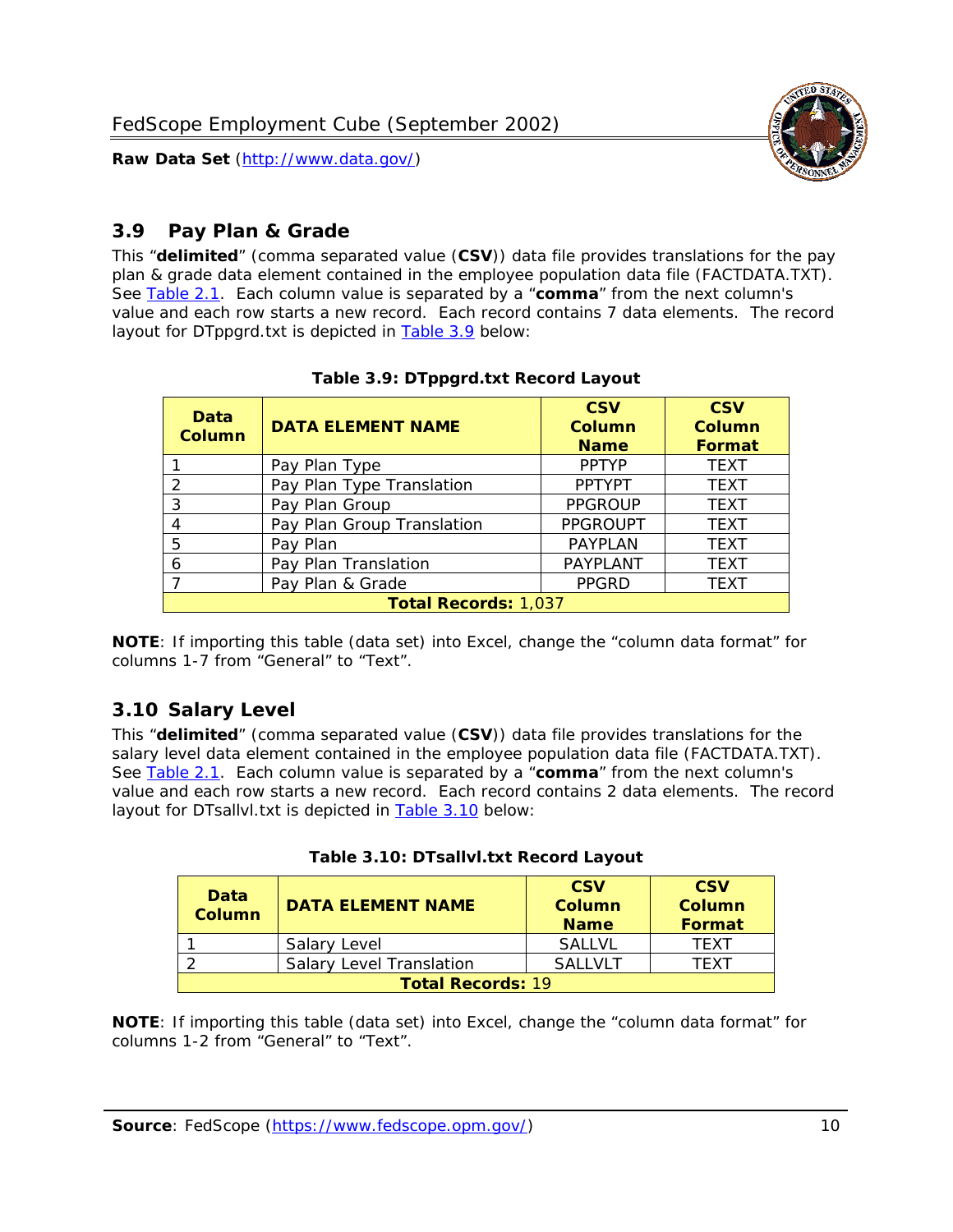

# <span id="page-11-0"></span>*3.11 STEM Occupations*

<span id="page-11-4"></span>This "**delimited**" (comma separated value (**CSV**)) data file provides translations for the STEM occupations data element contained in the employee population data file (FACTDATA.TXT). See [Table 2.1](#page-4-1). Each column value is separated by a "**comma**" from the next column's value and each row starts a new record. Each record contains 6 data elements. The record layout for DTstemocc.txt is depicted in [Table 3.11](#page-11-4) below:

<span id="page-11-2"></span>

| <b>Data</b><br><b>Column</b> | <b>DATA ELEMENT NAME</b>                     | <b>CSV</b><br>Column<br><b>Name</b> | <b>CSV</b><br><b>Column</b><br><b>Format</b> |
|------------------------------|----------------------------------------------|-------------------------------------|----------------------------------------------|
|                              | <b>STEM Occupation Aggregate</b>             | <b>STEMAGG</b>                      | <b>TEXT</b>                                  |
|                              | <b>STEM Occupation Aggregate Translation</b> | <b>STEMAGGT</b>                     | <b>TEXT</b>                                  |
| 3                            | <b>STEM Occupation Type</b>                  | <b>STEMTYP</b>                      | <b>TEXT</b>                                  |
|                              | <b>STEM Occupation Type Translation</b>      | <b>STEMTYPT</b>                     | <b>TEXT</b>                                  |
| 5                            | <b>STEM Occupation</b>                       | <b>STEMOCC</b>                      | <b>TEXT</b>                                  |
|                              | <b>STEM Occupation Translation</b>           | <b>STEMOCCT</b>                     | <b>TEXT</b>                                  |
|                              | <b>Total Records: 68</b>                     |                                     |                                              |

#### **Table 3.11: DTstemocc.txt Record Layout**

**NOTE**: If importing this table (data set) into Excel, change the "column data format" for columns 1-6 from "General" to "Text".

# <span id="page-11-1"></span>*3.12 Supervisory Status*

This "**delimited**" (comma separated value (**CSV**)) data file provides translations for the supervisory status data element contained in the employee population data file (FACTDATA.TXT). See [Table 2.1](#page-4-1). Each column value is separated by a "**comma**" from the next column's value and each row starts a new record. Each record contains 4 data elements. The record layout for DTsuper.txt is depicted in [Table 3.12](#page-11-5) below:

<span id="page-11-5"></span><span id="page-11-3"></span>

| Data<br><b>Column</b>   | <b>DATA ELEMENT NAME</b>              | <b>CSV</b><br>Column<br><b>Name</b> | <b>CSV</b><br>Column<br>Format |  |  |
|-------------------------|---------------------------------------|-------------------------------------|--------------------------------|--|--|
|                         | <b>Supervisory Status Type</b>        | <b>SUPFRTYP</b>                     | <b>TEXT</b>                    |  |  |
|                         | Supervisory Status Type Translation   | <b>SUPERTYPT</b>                    | <b>TEXT</b>                    |  |  |
|                         | <b>Supervisory Status</b>             | <b>SUPERVIS</b>                     | <b>TEXT</b>                    |  |  |
|                         | <b>Supervisory Status Translation</b> | <b>SUPERVIST</b>                    | <b>TEXT</b>                    |  |  |
| <b>Total Records: 7</b> |                                       |                                     |                                |  |  |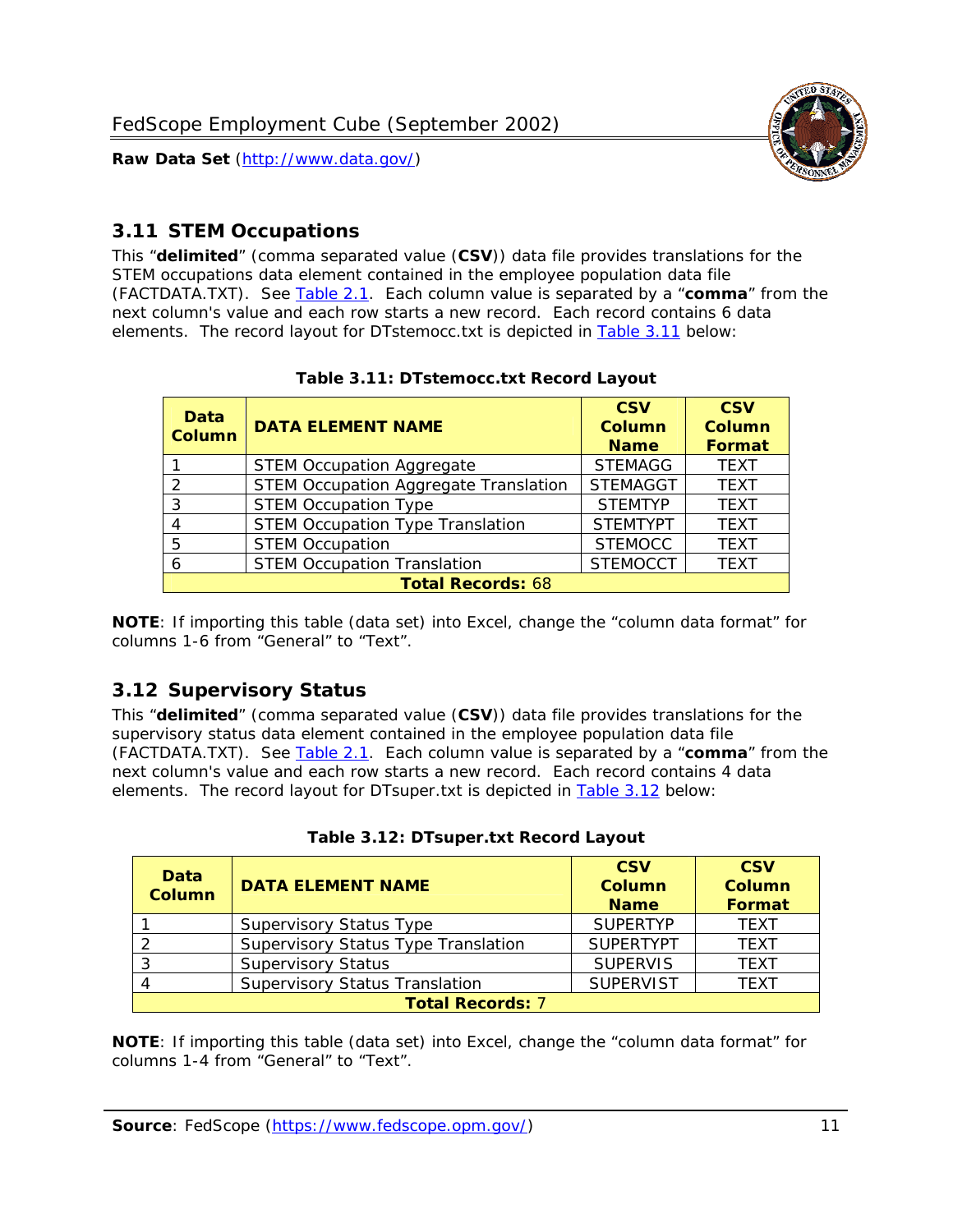

# <span id="page-12-0"></span>*3.13 Type of Appointment*

This "**delimited**" (comma separated value (**CSV**)) data file provides translations for the type of appointment data element contained in the employee population data file (FACTDATA.TXT). See [Table 2.1](#page-4-1). Each column value is separated by a "**comma**" from the next column's value and each row starts a new record. Each record contains 4 data elements. The record layout for DTtoa.txt is depicted in [Table 3.13](#page-12-4) below:

<span id="page-12-4"></span><span id="page-12-2"></span>

| Data<br><b>Column</b>    | <b>DATA ELEMENT NAME</b>             | <b>CSV</b><br><b>Column</b><br><b>Name</b> | <b>CSV</b><br><b>Column</b><br><b>Format</b> |  |
|--------------------------|--------------------------------------|--------------------------------------------|----------------------------------------------|--|
|                          | Type of Appointment Type             | <b>TOATYP</b>                              | <b>TFXT</b>                                  |  |
|                          | Type of Appointment Type Translation | <b>TOATYPT</b>                             | <b>TEXT</b>                                  |  |
|                          | Type of Appointment                  | <b>TOA</b>                                 | <b>TEXT</b>                                  |  |
|                          | Type of Appointment Translation      | <b>TOAT</b>                                | <b>TFXT</b>                                  |  |
| <b>Total Records: 21</b> |                                      |                                            |                                              |  |

#### **Table 3.13: DTtoa.txt Record Layout**

**NOTE**: If importing this table (data set) into Excel, change the "column data format" for columns 1-4 from "General" to "Text".

#### <span id="page-12-1"></span>*3.14 Work Schedule*

<span id="page-12-5"></span>This "**delimited**" (comma separated value (**CSV**)) data file provides translations for the work schedule data element contained in the employee population data file (FACTDATA.TXT). See [Table 2.1](#page-4-1). Each column value is separated by a "**comma**" from the next column's value and each row starts a new record. Each record contains 4 data elements. The record layout for DTwrksch.txt is depicted in [Table 3.14](#page-12-5) below:

<span id="page-12-3"></span>

| Data<br>Column           | <b>DATA ELEMENT NAME</b>       | <b>CSV</b><br><b>Column</b><br><b>Name</b> | <b>CSV</b><br>Column<br><b>Format</b> |  |  |
|--------------------------|--------------------------------|--------------------------------------------|---------------------------------------|--|--|
|                          | Work Schedule Type             | <b>WSTYP</b>                               | <b>TEXT</b>                           |  |  |
| 2                        | Work Schedule Type Translation | <b>WSTYPT</b>                              | <b>TFXT</b>                           |  |  |
| 3                        | Work Schedule                  | <b>WORKSCH</b>                             | <b>TFXT</b>                           |  |  |
|                          | Work Schedule Translation      | <b>WORKSCHT</b>                            | <b>TFXT</b>                           |  |  |
| <b>Total Records: 12</b> |                                |                                            |                                       |  |  |

|  | Table 3.14: DTwrksch.txt Record Layout |  |  |
|--|----------------------------------------|--|--|
|  |                                        |  |  |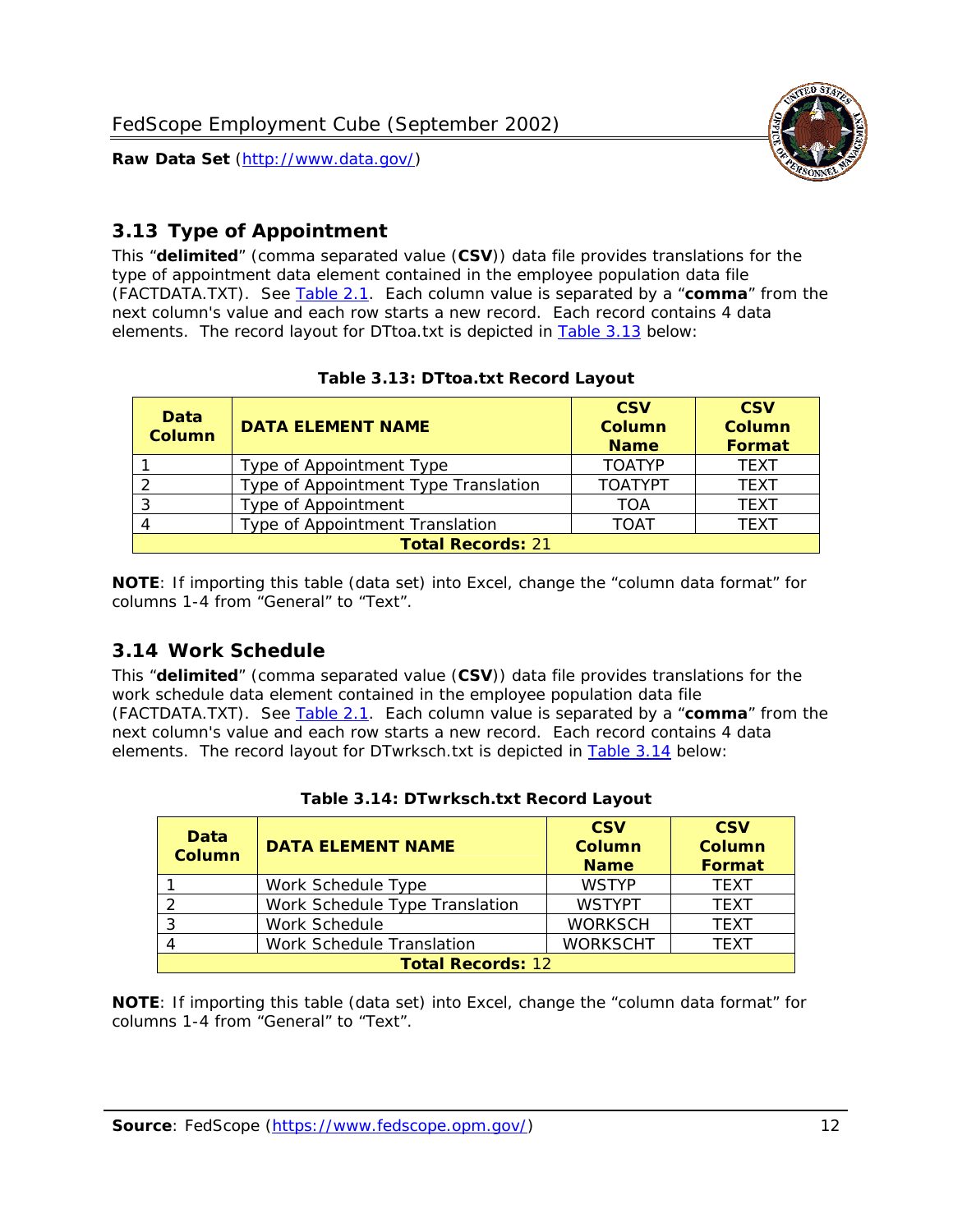

#### <span id="page-13-0"></span>*3.15 Work Status*

<span id="page-13-4"></span><span id="page-13-2"></span>This "**delimited**" (comma separated value (**CSV**)) data file provides translations for the work status data element contained in the employee population data file (FACTDATA.TXT). See [Table 2.1](#page-4-1). Each column value is separated by a "**comma**" from the next column's value and each row starts a new record. Each record contains 2 data elements. The record layout for DTwkstat.txt is depicted in [Table 3.15](#page-13-4) below:

| Data<br><b>Column</b>   | <b>DATA ELEMENT NAME</b> | <b>CSV</b><br>Column<br><b>Name</b> | <b>CSV</b><br>Column<br>Format |  |
|-------------------------|--------------------------|-------------------------------------|--------------------------------|--|
|                         | Work Status              | <b>WORKSTAT</b>                     | TFXT                           |  |
|                         | Work Status Translation  | <b>WORKSTATT</b>                    | TFXT                           |  |
| <b>Total Records: 2</b> |                          |                                     |                                |  |

#### **Table 3.15: DTwkstat.txt Record Layout**

**NOTE**: If importing this table (data set) into Excel, change the "column data format" for columns 1-2 from "General" to "Text".

#### <span id="page-13-1"></span>*3.16 Date*

<span id="page-13-5"></span><span id="page-13-3"></span>This "**delimited**" (comma separated value (**CSV**)) data file provides translations for the status file month date data element contained in the employee population data file (FACTDATA.TXT). See [Table 2.1](#page-4-1). Each column value is separated by a "**comma**" from the next column's value and each row starts a new record. Each record contains 2 data elements. The record layout for DTdate.txt is depicted in [Table 3.16](#page-13-5) below:

| Data<br><b>Column</b>   | <b>DATA FI FMFNT NAMF</b> | <b>CSV</b><br>Column<br><b>Name</b> | <b>CSV</b><br>Column<br>Format |  |
|-------------------------|---------------------------|-------------------------------------|--------------------------------|--|
|                         | File Date                 | <b>DATECODE</b>                     | TFXT                           |  |
|                         | File Date Translation     | <b>DATECODET</b>                    | TFXT                           |  |
| <b>Total Records: 1</b> |                           |                                     |                                |  |

| Table 3.16: DTdate.txt Record Layout |
|--------------------------------------|
|--------------------------------------|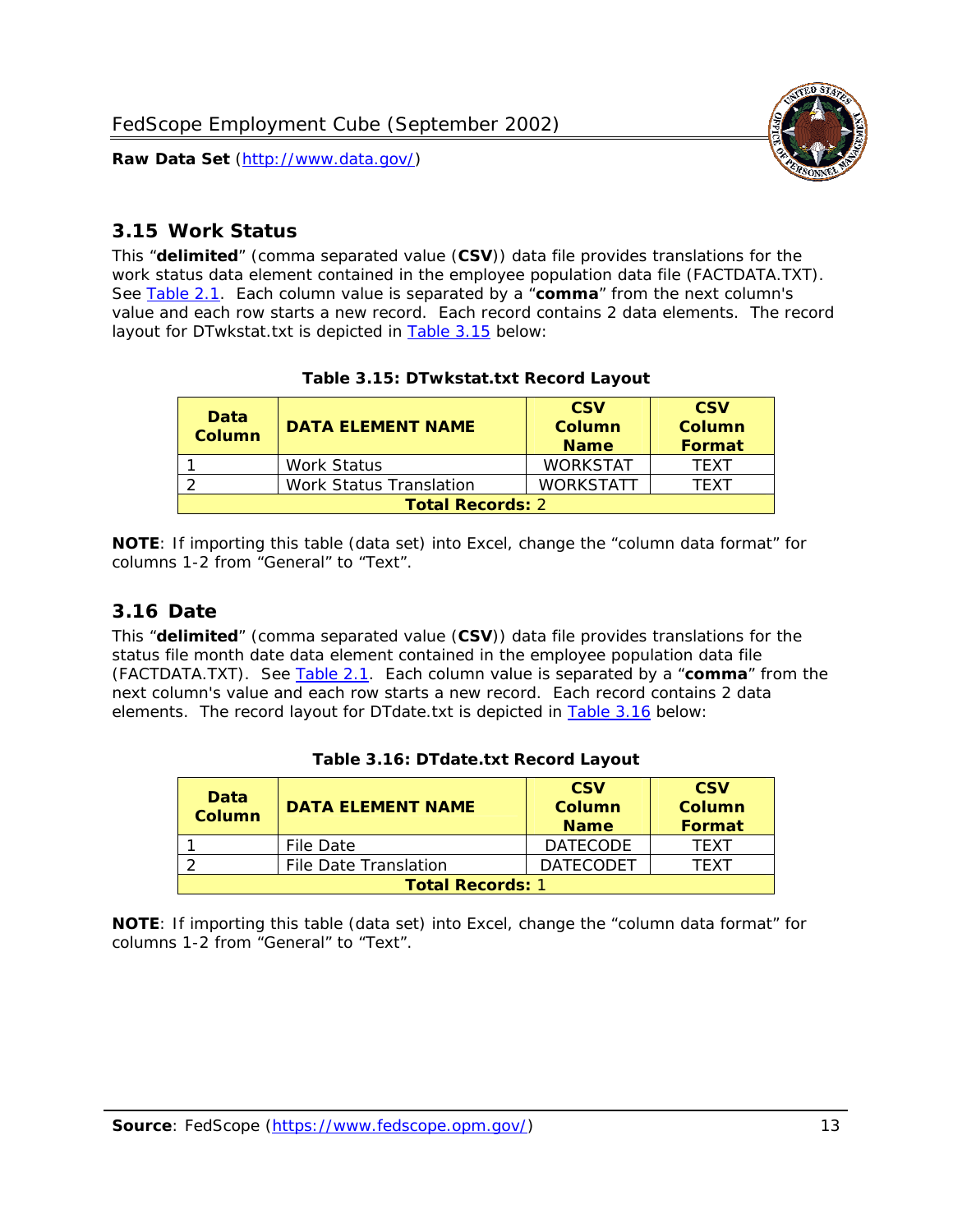

# <span id="page-14-0"></span>*3.17 Employment*

There is no translation file for this data element. Every record in the employee population data file (FACTDATA.TXT) contains a value of "1" for this field. See Chapter [4.17](#page-16-8) for definition of **Employment**.

# <span id="page-14-1"></span>*3.18 Average Salary*

There is no translation file for this data element. See Chapter [4.18](#page-17-1) for definition of [Average](#page-17-1) **[Salary](#page-17-1) [Average Salary.](#page-17-1)** 

#### <span id="page-14-2"></span>*3.19 Average Length of Service*

There is no translation file for this data element. See Chapter [4.19](#page-17-2) for definition of [Average](#page-17-2) Length of Service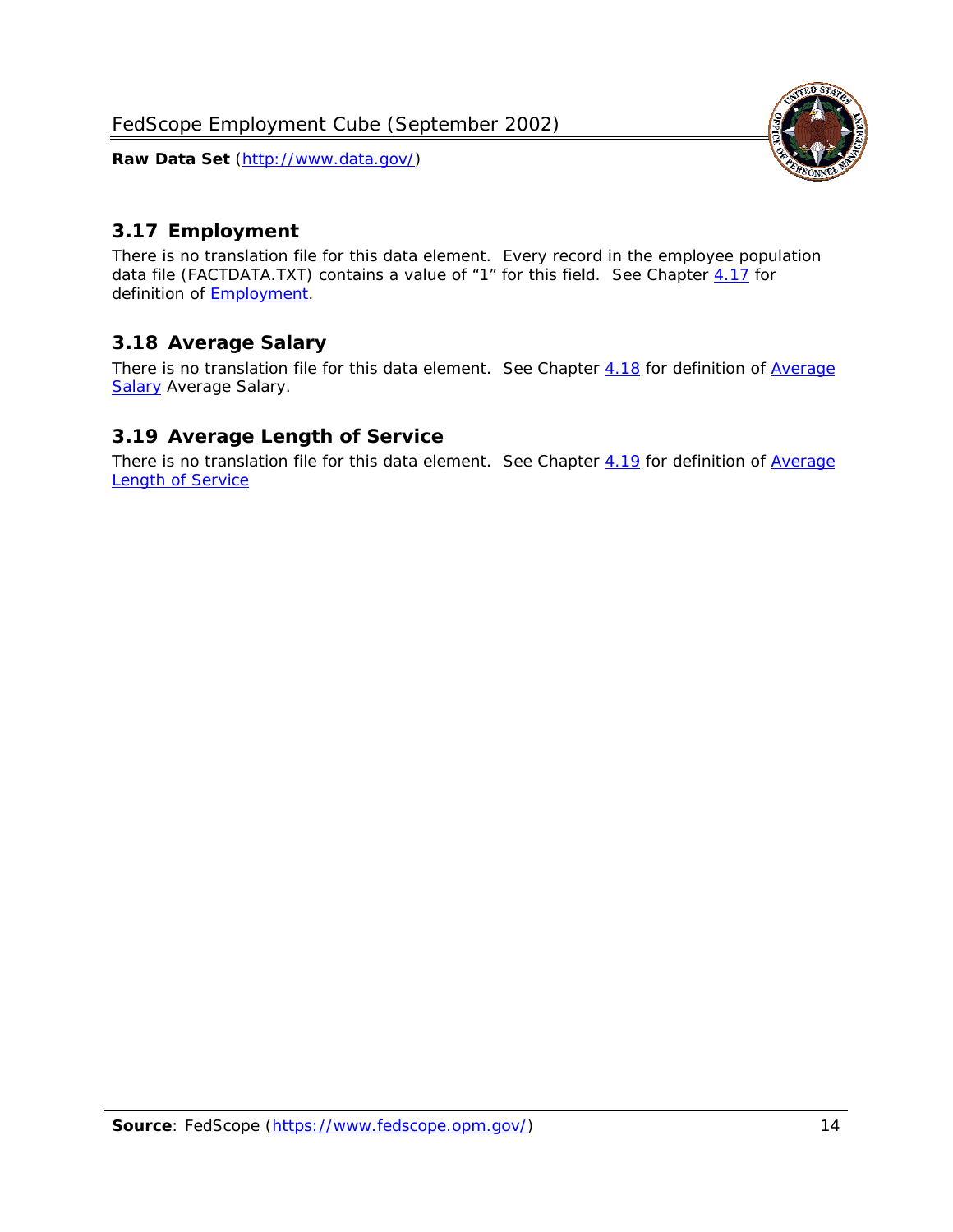

# <span id="page-15-0"></span>**4 DATA DEFINITIONS**

#### <span id="page-15-1"></span>*4.1 Agency*

The employing organization.

#### <span id="page-15-2"></span>*4.2 Location*

The official duty station of an employee. Locations in the United States are defined in terms of states. Locations outside the United States are defined in terms of countries and U.S. territories.

#### <span id="page-15-3"></span>*4.3 Age*

An employee's age. Age is displayed in five-year intervals, except for an initial interval of less than 20 years and a final interval of 65 years or more.

#### <span id="page-15-4"></span>*4.4 Education Level*

The extent of an employee's educational attainment from an accredited institution.

#### <span id="page-15-5"></span>*4.5 General Schedule & Equivalent Grade*

The General Schedule grade for pay plans in the General Schedule and Equivalent pay plan category (See [Pay Plan & Grade](#page-16-0)).

#### <span id="page-15-6"></span>*4.6 Length of Service*

The number of years of Federal civilian employment, creditable military service, and other service made creditable by specific legislation. Length of service is grouped by five-year intervals, except for:

- a. the initial intervals of less than 1 year, 1-2 years, and 3-4 years and
- b. the final interval of 35 years or more.

#### <span id="page-15-7"></span>*4.7 Occupation*

An employee's occupation as defined by the Office of Personnel Management (OPM).

#### <span id="page-15-8"></span>*4.8 Occupation Category*

Occupational categories are defined by the educational requirements of the occupation and the subject matter and level of difficulty or responsibility of the work.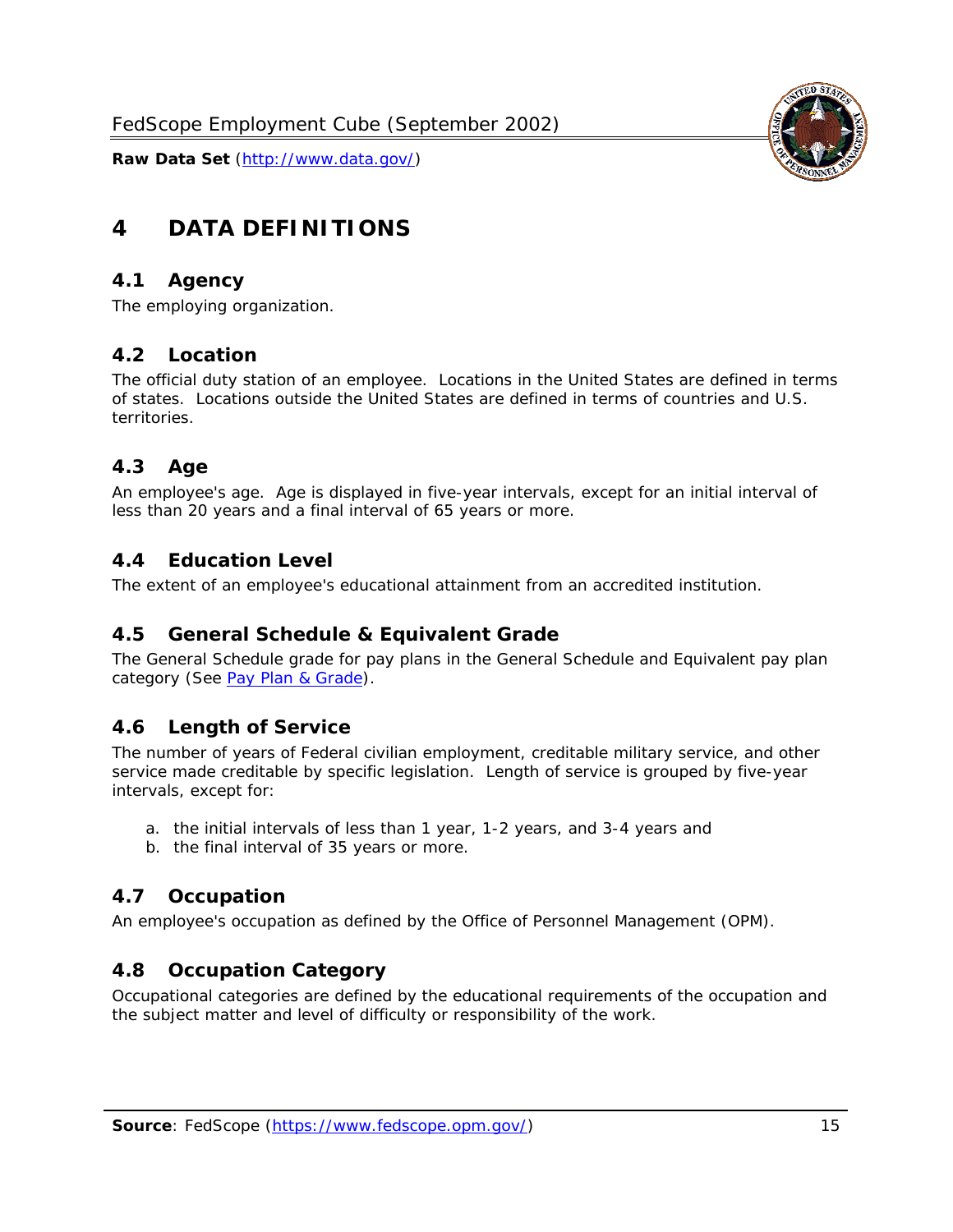<span id="page-16-0"></span>

The pay system and, where applicable, the grade used to determine an employee's basic pay rate. Grade denotes a hierarchical position in a pay plan and is sometimes referred to as level, class, rank, or pay band.

# <span id="page-16-1"></span>*4.10 Salary Level*

An employee's adjusted basic pay, which is an annualized rate of pay. Adjusted basic pay is the sum of an employee's rate of basic pay plus any locality comparability payment and/or special pay adjustment for law enforcement officers. Salaries are grouped by \$10,000 intervals, except for an initial interval of less than \$20,000 and a final interval of \$180,000 or more.

An employee's actual earnings may be more or less than the annualized rate because of factors such as overtime, shift differentials, less than full time work, or leave without pay.

# <span id="page-16-2"></span>*4.11 STEM Occupations*

Listing of occupations grouped into the following four occupational series:

- 1. **S**cience
- 2. **T**echnology
- 3. **E**ngineering
- 4. **M**athematics

#### <span id="page-16-3"></span>*4.12 Supervisory Status*

The nature of managerial, supervisory, or non-supervisory responsibility assigned to an employee's position.

#### <span id="page-16-4"></span>*4.13 Type of Appointment*

An employee's appointment in terms of permanence and competitiveness.

#### <span id="page-16-5"></span>*4.14 Work Schedule*

The time basis on which an employee is scheduled to work.

#### <span id="page-16-6"></span>*4.15 Work Status*

A combination of Type of Appointment and Work Schedule data elements. The Work Status data element is limited to "Non-Seasonal Full Time Permanent" and "Other Employees".

#### <span id="page-16-7"></span>*4.16 Date*

<span id="page-16-8"></span>The file date (e.g. September 2002 represented by 200209).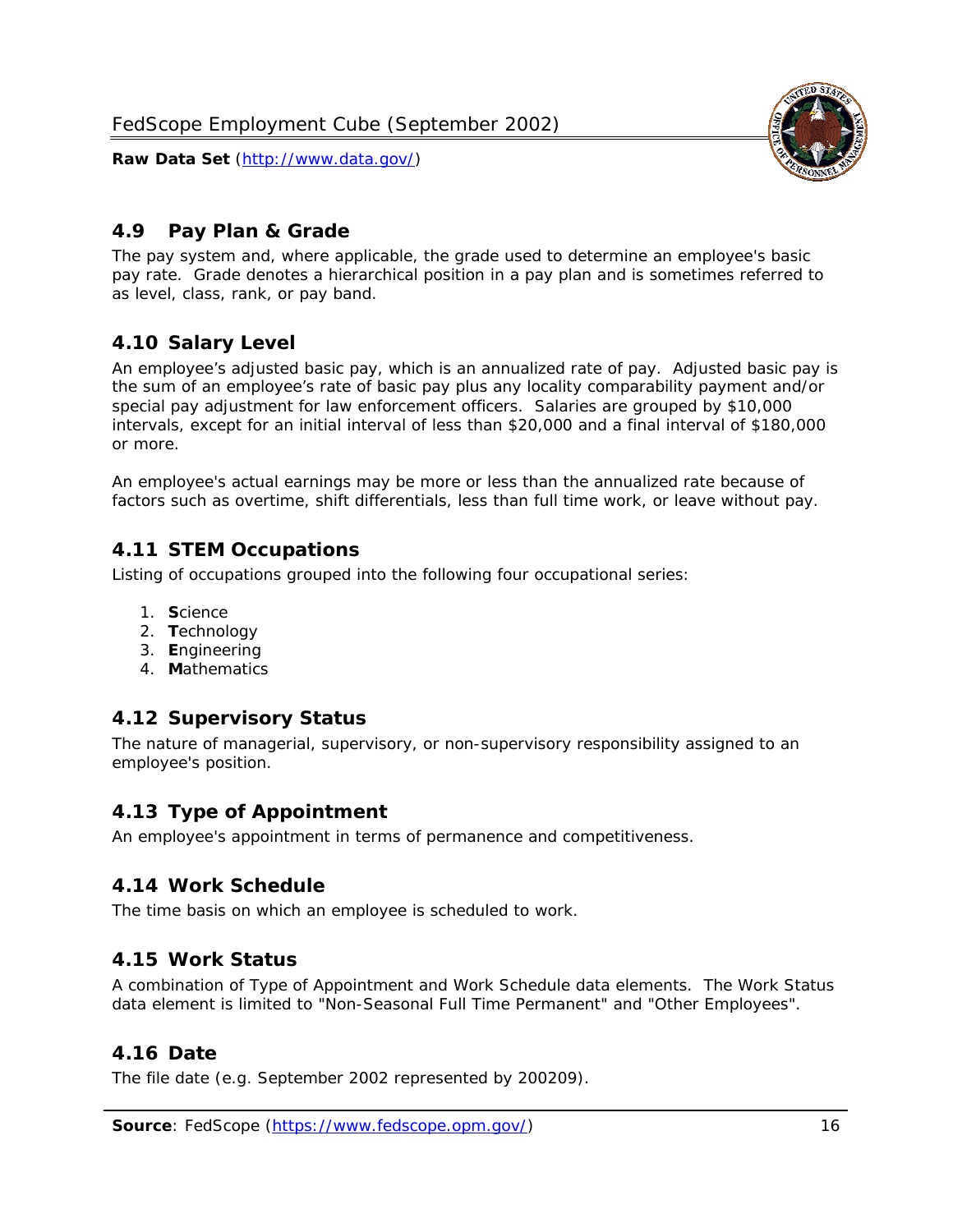

# <span id="page-17-0"></span>*4.17 Employment*

A measure representing the number of employees in pay status at the end of the quarter (or end of the pay period prior to the end of the quarter).

# <span id="page-17-1"></span>*4.18 Average Salary*

A measure representing the average adjusted basic pay, an annualized rate of pay. Adjusted basic pay is the sum of an employee's rate of basic pay and any locality comparability payment and/or special pay adjustment for law enforcement officers.

An employee's actual earnings may be more or less than the annualized rate because of factors such as overtime, shift differentials, less than full time work, or leave without pay.

Invalid salary values are excluded from the average. A large number of invalid values could invalidate the average. To obtain counts of invalid values, display the data using the Salary Level dimension (See [Salary Level\)](#page-16-1).

# <span id="page-17-2"></span>*4.19 Average Length of Service*

A measure representing the average number of years of Federal civilian employment and creditable military service.

Invalid values are excluded from the average. A large number of invalid values could invalidate the average. To obtain counts of invalid values, display the data using the Length of Service dimension (See [Length of Service](#page-15-6)).